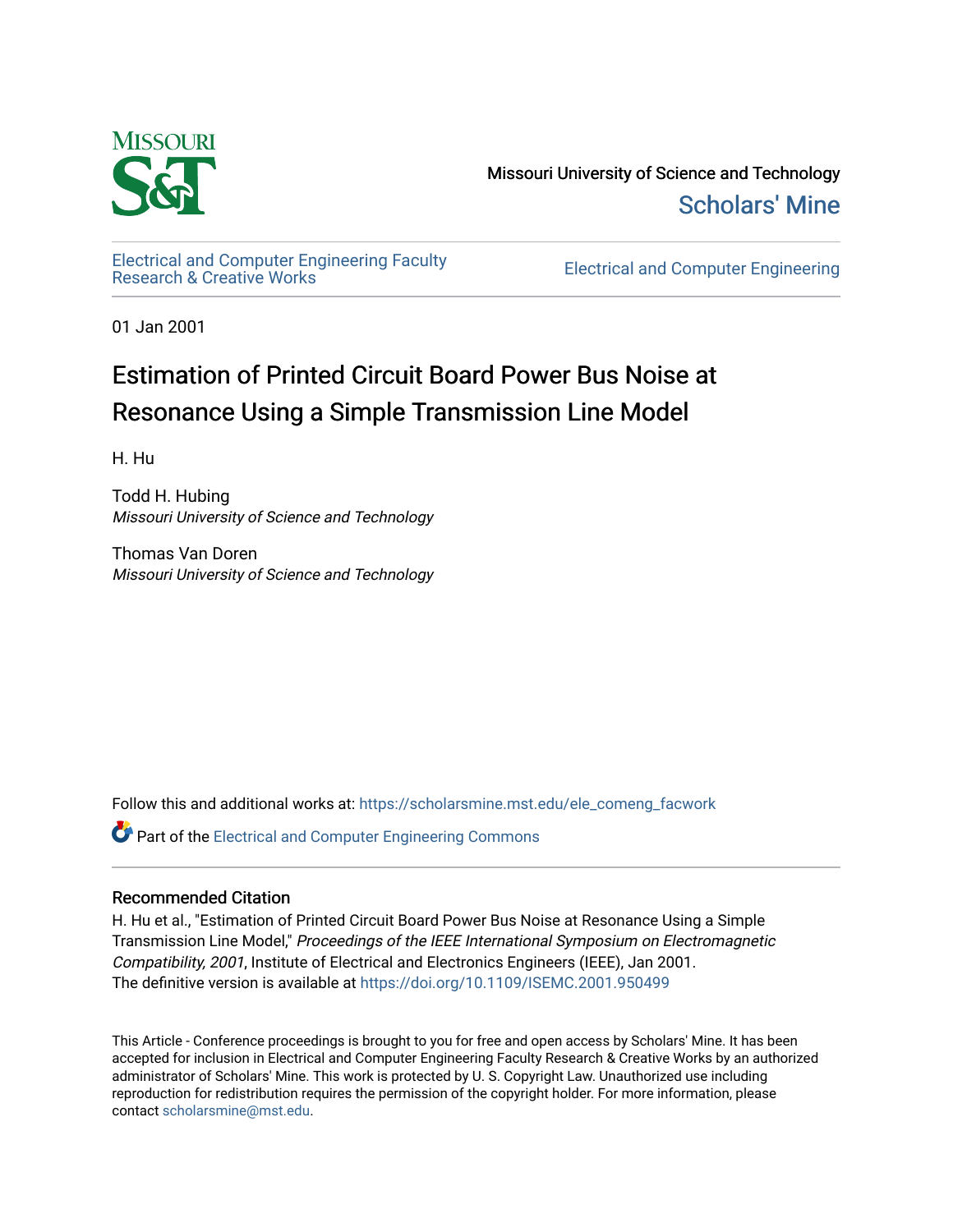## **Estimation of Printed Circuit Board Power Bus Noise at Resonance Using a Simple Transmission Line Model**

**H. Hu, T. Hubing, T. Van Doren** 

Electromagnetic Compatibility Laboratory Department of Electrical and Computer Engineering University of Missouri - Rolla Rolla, MO 65409

**Abstract:** The maximum coupling between printed circuit board components connected to the same power-ground plane pair often occurs at or near power bus resonances. Theoretically, the transfer coefficient,  $S_{21}$ , between two locations on the power bus can be as high as OdB (i.e. perfect coupling) near resonant frequencies. However, in practice the coupling is usually much less due to losses in the power bus structure. Determining exactly what the maximum coupling will be in a lossy power bus structure requires a numerical model or measurement. However, an estimation of the maximum coupling can be obtained by drawing an analogy between two-dimensional printed circuit board power buses and one-dimensional transmission lines. In this paper, a onedimensional lossy transmission-line model is employed to simulate power-ground plane pairs and calculate  $S_{21}$  between a noise source and a load. **A** simple formula for estimating the maximum coupling is derived from the transmission line model. This formula illustrates the effect that plane spacing, dielectric loss and board dimensions have on the maximum coupling between components attached to the same power bus **structure.** 

#### **INTRODUCTION**

Power and ground-plane noise in a printed circuit board (PCB) or multichip module (MCM), commonly known as delta-I noise, results from pulses of current that flow between the planes during the high-to-low or low-to-high transitions of logic gates on digital integrated circuits [1]. This switching noise is a potential source for radiated EM1 and should be effectively mitigated in high-speed digital circuit designs. On boards with low-impedance power-ground plane pairs, power bus noise is directly proportional to the transfer impedance,  $Z_{21}$ , between the location of the noise source and the location of the noise measurement. At resonant frequencies of the power bus, the transfer impedance may exhibitlarge peaks *[2].*  For low-impedance power buses, the transfer coefficient,  $S_{21}$ , measured between two locations is directly proportional to  $Z_{21}$ . Therefore,  $S_{21}$  measurements can be used to indicate the amount of electrical isolation provided by a power-ground plane pair. For a lossless power-ground pair, the power at a source can be completely coupled to a load at resonant frequencies, in which case the peak value of  $|S_{21}|$  reaches 0dB.

In practice however, the amount of power coupled is much lower due to losses in the circuit board.

In order to quantitatively examine the peak values of  $S_{21}$  in power-ground plane structures, an accurate and efficient simulation of the two -dimensional power bus is needed. However, a great deal of insight can be obtained from a simple one-dimensional transmission line model **[3].** In this paper, we use a transmission line model to explore the impact that dielectric loss and other parameters have on the maximum coupling in printed circuit boards with power and ground planes.

#### **TRANSMISSION** LlNE **MODEL FOR SIMULATION**

Figure 1 shows a transmission line model for a parallel plate power bus. A noise source of magnitude Vs with internal impedance **Zs** is connected to a power bus of characteristic impedance **Zc** and length L. The line is terminated with a load impedance, ZL.



**Figure 1. Transmission line model for parallel plate power bus section (31.** 

From transmission line theory, we can derive the following expression for the value of  $S_{21}$  between the source end of the line and the load end,

$$
S_{21} = \frac{2}{e^{\gamma t} + e^{-\gamma t} + \frac{e^{\gamma t} - e^{-\gamma t}}{2} \left(\frac{Zc}{Z_0} + \frac{Z_0}{Z_C}\right)} \tag{1}
$$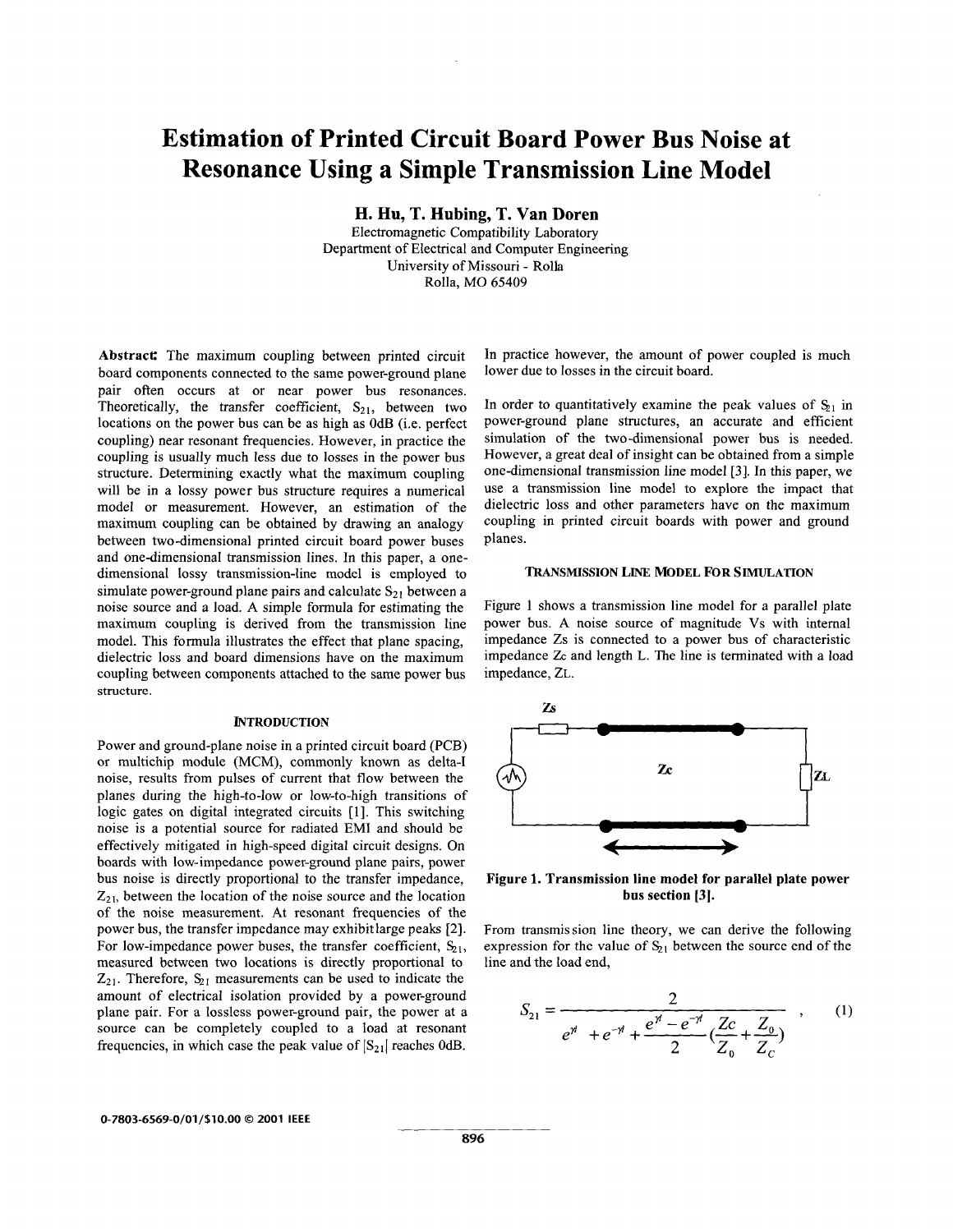<span id="page-2-0"></span>where the parameter  $Z_c$  represents the characteristic impedance of the transmission line, and  $Z_0$  represents the characteristic impedance of the system (50 ohms in this paper), and

$$
\gamma = \alpha + i\beta \tag{2}
$$

where the quantity  $\beta$  is the propagation constant,

$$
\beta = 2\pi / \lambda , \qquad (3)
$$

and  $\lambda$  is the wavelength in the dielectric. The term  $\alpha$  represents the line losses

$$
\alpha = \alpha_c + \alpha_d \,, \tag{4}
$$

$$
\alpha_c = \frac{R_s}{wZ_c},\tag{5}
$$

$$
\alpha_d = \frac{\varpi \sqrt{\varepsilon_r} \tan \delta}{2 \times c},
$$
\n(6)

 $\alpha_c$  represents conductor losses (Np/m) where  $R_s$  is the surface resistance of a conductor of width w and characteristic impedance  $Z_c$ .  $\alpha_d$  represents dielectric losses (Np/m) in terms of the loss tangent, tan  $\delta$ , and the relative permittivity of the dielectric material,  $\varepsilon_r$ . The term L represents the power plane length.

Using this approach,  $S_{21}$  between the noise source and the load may be calculated.  $S_{21}$  calculated for a transmission line which has characteristic impedance  $Z_0$ =0.004 ohms, loss tangent  $\tan \delta = 0.001$  and length  $L = 0.25$  m is shown in Figure 2.



Figure 2. Calculated S<sub>21</sub> of a lossy transmission line

#### **ESTIMATION AND ANALYSIS OF THE PEAK VALUES OF S21**

As we can see from Figure 2, the maximum values of  $S_{21}$  occur at resonance frequencies ad are well below OdB. Since the maximum values of  $S_{1}$  appear at  $\beta L = n\pi$  (n is odd), we can obtain an approximate expression for the maximum value of  $S_{21}$ by performing a Taylor series expansion at these points and eliminating the higher order terms. The resulting expression is,

$$
S_{21} = \frac{2}{2 + \left(\frac{Z_0}{Z_C}\right)}dI
$$
 (7)

This simplified expression is plotted in Figure **3.** 



Figure 3. Calculated S<sub>21</sub> of a lossy transmission line

We can see that the simplified formula provides a good estimation for the  $S_{21}$  peak values. Note that with only a small loss tangent (tan  $\delta$  = 0.001), the maximum value of the resonant peaks in this case is no higher than -20 dB.

From Equation (7) we can easily see that the amount of attenuation depends on three factors: the characteristic impedance of the board, the loss in the circuit board and the board size. Attenuation of the peak values increases with increasing loss and/or decreasing characteristic impedance. Figures 4 and 5 compare values of  $S_{21}$  for boards with different characteristic impedances and loss tangents. The loss tangent for the simulation in Figure 4 was 0.001. The characteristic impedance for the simulation in [Figure 5](#page-3-0) was 0.004 ohms.

It is clear that relatively small amounts of loss result in significant amounts of attenuation when the characteristic impedance of the line is small. It is also apparent that a given amount of loss reduces the amount of coupling more when the characteristic impedance is lower.